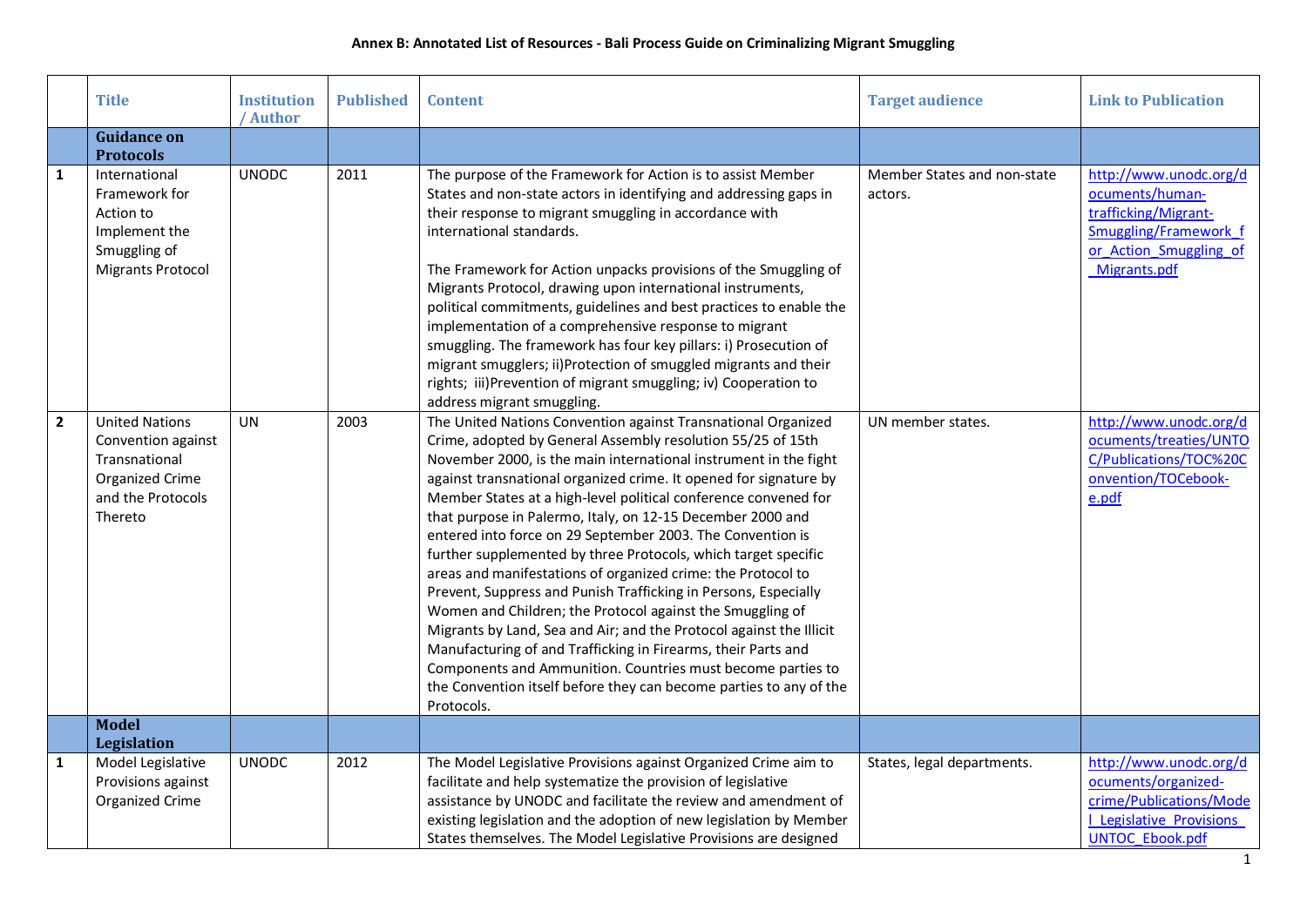|                         | <b>Title</b>                                                                                      | <b>Institution</b><br>' Author | <b>Published</b> | <b>Content</b>                                                                                                                                                                                                                                                                                                                                                                                                                                                                                                                                                                                             | <b>Target audience</b>                                                                                                                                                                                                         | <b>Link to Publication</b>                                                                                                             |
|-------------------------|---------------------------------------------------------------------------------------------------|--------------------------------|------------------|------------------------------------------------------------------------------------------------------------------------------------------------------------------------------------------------------------------------------------------------------------------------------------------------------------------------------------------------------------------------------------------------------------------------------------------------------------------------------------------------------------------------------------------------------------------------------------------------------------|--------------------------------------------------------------------------------------------------------------------------------------------------------------------------------------------------------------------------------|----------------------------------------------------------------------------------------------------------------------------------------|
|                         |                                                                                                   |                                |                  | to be adapted to the needs of each State, whatever its legal<br>tradition and social, economic, cultural and geographic conditions.                                                                                                                                                                                                                                                                                                                                                                                                                                                                        |                                                                                                                                                                                                                                |                                                                                                                                        |
| $\overline{2}$          | Model Law against<br>Smuggling of<br>Migrants                                                     | <b>UNODC</b>                   | 2009             | The UNODC Model Law against Smuggling of Migrants has been<br>developed to assist States in implementing the provisions<br>contained in the Protocol against the Smuggling of Migrants by<br>Land, Sea and Air, supplementing the UN Convention against<br>Transnational Organized Crime.                                                                                                                                                                                                                                                                                                                  | Policy makers.                                                                                                                                                                                                                 | http://www.unodc.org/d<br>ocuments/legal-<br>tools/Model_Law_Smugg<br>ling of Migrants.pdf                                             |
|                         | <b>Manuals and</b><br><b>Training</b><br>materials                                                |                                |                  |                                                                                                                                                                                                                                                                                                                                                                                                                                                                                                                                                                                                            |                                                                                                                                                                                                                                |                                                                                                                                        |
| $\mathbf{1}$            | Transnational<br>Organized Crime<br>(TOC) East Asia and<br>the Pacific: A<br>Threat<br>Assessment | <b>UNODC</b>                   | 2013             | This report is one of several studies conducted by UNODC on<br>organized crime threats around the world. These studies describe<br>what is known about the mechanics of contraband trafficking - the<br>what, who, how, and how much of illicit flows - and discuss their<br>potential impact on governance and development. Their primary<br>role is diagnostic, but they also explore the implications of these<br>findings for policy. The report contains several chapters focusing<br>on human trafficking and migrant smuggling.                                                                     | Policy makers.                                                                                                                                                                                                                 | http://www.unodc.org/d<br>ocuments/data-and-<br>analysis/Studies/TOCTA<br>EAP web.pdf                                                  |
| $\overline{2}$          | <b>Migrant Smuggling</b><br>in Asia - A Thematic<br>Review of<br>Literature                       | <b>UNODC</b>                   | 2012             | Migrant Smuggling in Asia: A Thematic Review of Literature, and<br>the accompanying Annotated Bibliography, provides a systematic<br>review of available empirical knowledge on smuggling of migrants.<br>These resources identify gaps in what is known about the<br>smuggling of migrants around, in and out of Asia into Europe,<br>North America and Australia and the Pacific. The research focuses,<br>in particular, on fourteen countries: Afghanistan, Cambodia, China,<br>India, Indonesia, Lao PDR, Malaysia, the Maldives, Myanmar,<br>Pakistan, Singapore, Sri Lanka, Thailand, and Viet Nam. |                                                                                                                                                                                                                                | http://www.unodc.org/d<br>ocuments/human-<br>trafficking/2012/Migrant<br>Smuggling in Asia A T<br>hematic Review of Liter<br>ature.pdf |
| $\overline{\mathbf{3}}$ | <b>Manual on Mutual</b><br>Legal Assistance<br>and Extradition                                    | <b>UNODC</b>                   | 2012             | This manual is a practical guide to facilitate the drafting,<br>transmission and execution of requests for extradition and mutual<br>legal assistance. It is to be used in close conjunction with the<br>companion Manual on International Cooperation for the Purpose<br>of Confiscation of Proceeds of Crime (see No.5).                                                                                                                                                                                                                                                                                 | Central and other competent<br>national authorities, policy<br>makers and criminal justice<br>practitioners including lawyers,<br>investigators, judges and<br>magistrates who are involved<br>international legal assistance. | http://www.unodc.org/d<br>ocuments/organized-<br>crime/Publications/Mutu<br>al Legal Assistance Ebo<br>ok E.pdf                        |
| 4                       | Manual on<br>International<br>Cooperation for the<br>Purpose of                                   | <b>UNODC</b>                   | 2012             | The manual's primary purpose is to facilitate asset recovery in<br>accordance with the provisions of the Organized Crime<br>Convention. Its focus is national efforts aimed at successfully<br>preventing criminals from profiting from crime. It is to be used in                                                                                                                                                                                                                                                                                                                                         | National authorities, criminal<br>justice practitioners including<br>lawyers, investigators, judges<br>and magistrates who are                                                                                                 | http://www.unodc.org/d<br>ocuments/organized-<br>crime/Publications/Confi<br>scation Manual Ebook                                      |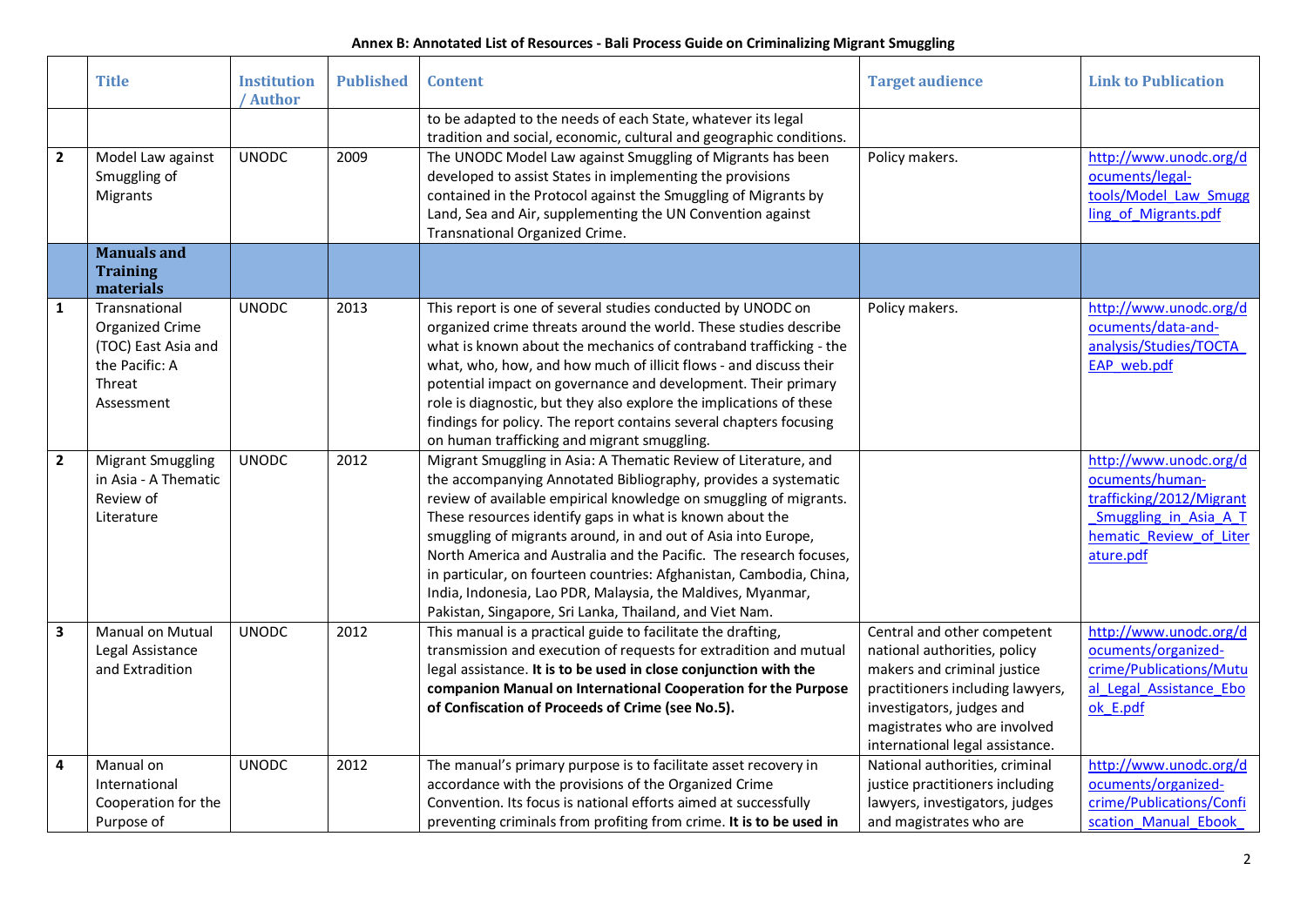|                         | <b>Title</b>                                                                                       | <b>Institution</b><br>' Author | <b>Published</b> | <b>Content</b>                                                                                                                                                                                                                                                                                                                                                                                                                                                                                                                                                                                                                                                                                                                                                                                     | <b>Target audience</b>                                                                                                                                                                                                                                                                                                                     | <b>Link to Publication</b>                                                                                                                                                                    |
|-------------------------|----------------------------------------------------------------------------------------------------|--------------------------------|------------------|----------------------------------------------------------------------------------------------------------------------------------------------------------------------------------------------------------------------------------------------------------------------------------------------------------------------------------------------------------------------------------------------------------------------------------------------------------------------------------------------------------------------------------------------------------------------------------------------------------------------------------------------------------------------------------------------------------------------------------------------------------------------------------------------------|--------------------------------------------------------------------------------------------------------------------------------------------------------------------------------------------------------------------------------------------------------------------------------------------------------------------------------------------|-----------------------------------------------------------------------------------------------------------------------------------------------------------------------------------------------|
|                         | Confiscation of                                                                                    |                                |                  | close conjunction with the companion Manual on Mutual Legal                                                                                                                                                                                                                                                                                                                                                                                                                                                                                                                                                                                                                                                                                                                                        | involved international legal                                                                                                                                                                                                                                                                                                               | E.pdf                                                                                                                                                                                         |
|                         | Proceeds of Crime                                                                                  |                                |                  | Assistance and Extradition (see No. 4).                                                                                                                                                                                                                                                                                                                                                                                                                                                                                                                                                                                                                                                                                                                                                            | assistance.                                                                                                                                                                                                                                                                                                                                |                                                                                                                                                                                               |
| $5\phantom{a}$          | <b>Assessment Guide</b><br>to the Criminal<br>Justice Response to<br>the Smuggling of<br>Migrants  | <b>UNODC</b>                   | 2012             | The Assessment Guide provides an inventory of measures for<br>assessing the legislative, investigative, prosecutorial, judicial, and<br>administrative responses to the smuggling of migrants by land, air,<br>and sea, for deterring and combating such crime, and for<br>integrating the information and experience gained from such<br>assessment into successful national, regional, and international<br>strategies.                                                                                                                                                                                                                                                                                                                                                                          | Governments, International,<br>non-governmental, and other<br>civil society organizations,<br>Specialized law enforcement<br>agencies, prosecutorial<br>authorities, and members of the<br>judiciary, Governmental and<br>international entities,<br>International and national<br>entities, and research<br>institutions, Donor countries | http://www.unodc.org/d<br>ocuments/human-<br>trafficking/Migrant-<br>Smuggling/UNODC 2012<br>Assessment Guide to 1<br>he Criminal Justice Res<br>ponse to the Smuggling<br>of Migrants-EN.pdf |
|                         |                                                                                                    |                                |                  |                                                                                                                                                                                                                                                                                                                                                                                                                                                                                                                                                                                                                                                                                                                                                                                                    | and agencies.                                                                                                                                                                                                                                                                                                                              |                                                                                                                                                                                               |
| 6                       | In-depth Training<br>Manual on<br>Investigating and<br>Prosecuting the<br>Smuggling of<br>Migrants | <b>UNODC</b>                   | 2011             | The aim of the manual is to offer its users a theoretical<br>understanding and a practical approach to the investigation and<br>prosecution of migrant smuggling, relevant to all countries<br>regardless of their legal system or whether they are countries of<br>origin, transit or destination for migrant smuggling.                                                                                                                                                                                                                                                                                                                                                                                                                                                                          | Criminal justice practitioners<br>including lawyers, investigators,<br>judges and magistrates who are<br>involved international legal<br>assistance.                                                                                                                                                                                       | http://www.unodc.org/d<br>ocuments/human-<br>trafficking/Migrant-<br>Smuggling/In-<br>Depth Training Manual<br>SOM en wide use.pdf                                                            |
| $\overline{\mathbf{z}}$ | <b>Toolkit to Combat</b><br>Smuggling of<br>Migrants                                               | <b>UNODC</b>                   | 2010             | The Toolkit aims to provide policy makers, law enforcers, judges,<br>prosecutors, and members of civil society with tools on<br>understanding migrant smuggling, actors and processes, the<br>international legal framework, and strategy development. The<br>Toolkit is divided in thematic areas:<br>Tool 1: Understanding the smuggling of migrants<br>Tool 2: Actors and processes in the smuggling of migrants<br>Tool 3: International legal framework<br>Tool 4: Problem assessment and strategy development<br>Tool 5: Legislative framework<br>Tool 6: International criminal justice cooperation<br>Tool 7: Law enforcement and prosecution<br>Tool 8: Protection and assistance measures<br>Tool 9: Prevention of the smuggling of migrants<br>Tool 10: Capacity-building and training. | Policy makers, law enforcers,<br>judges, prosecutors, and<br>members of civil society.                                                                                                                                                                                                                                                     | http://www.unodc.org/d<br>ocuments/human-<br>trafficking/SOM Toolkit<br>E <sub>2</sub><br>book english Combined.<br>pdf                                                                       |
| 8                       | <b>Basic Training</b><br>Manual on                                                                 | <b>UNODC</b>                   | 2010             | The purpose of this manual is threefold:<br>1. To be a reference tool for self-study that provides a basic                                                                                                                                                                                                                                                                                                                                                                                                                                                                                                                                                                                                                                                                                         | Central and other competent<br>national authorities, policy                                                                                                                                                                                                                                                                                | http://www.unodc.org/u<br>nodc/en/human-                                                                                                                                                      |
|                         |                                                                                                    |                                |                  |                                                                                                                                                                                                                                                                                                                                                                                                                                                                                                                                                                                                                                                                                                                                                                                                    |                                                                                                                                                                                                                                                                                                                                            |                                                                                                                                                                                               |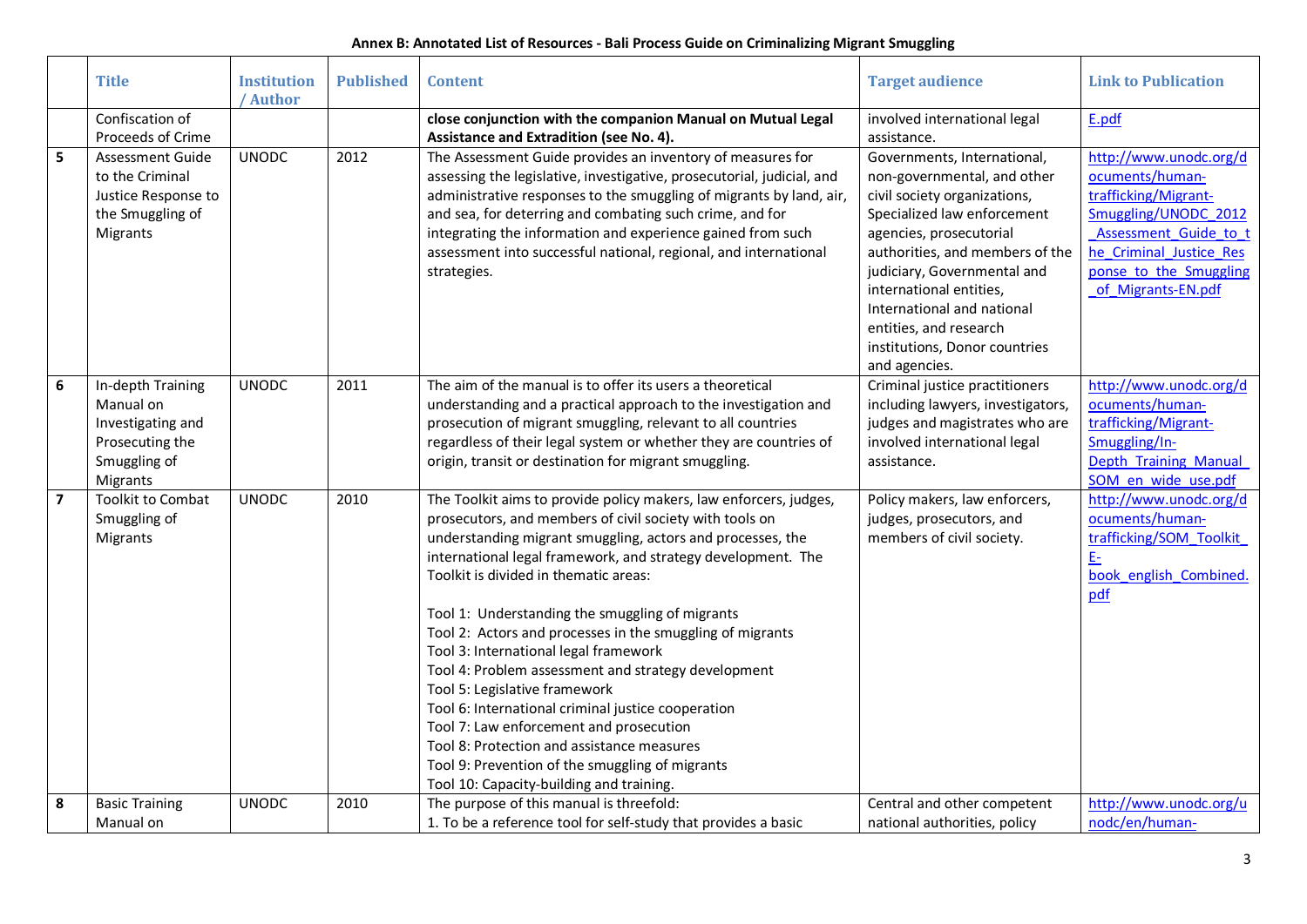|                | <b>Title</b>                                                                                                          | <b>Institution</b><br>/ Author | <b>Published</b> | <b>Content</b>                                                                                                                                                                                                                                                                                                                                                                                                                                                                                                                                                                                                                                                      | <b>Target audience</b>                                                                                                                                          | <b>Link to Publication</b>                                                                                                                                  |
|----------------|-----------------------------------------------------------------------------------------------------------------------|--------------------------------|------------------|---------------------------------------------------------------------------------------------------------------------------------------------------------------------------------------------------------------------------------------------------------------------------------------------------------------------------------------------------------------------------------------------------------------------------------------------------------------------------------------------------------------------------------------------------------------------------------------------------------------------------------------------------------------------|-----------------------------------------------------------------------------------------------------------------------------------------------------------------|-------------------------------------------------------------------------------------------------------------------------------------------------------------|
|                | Investigating and<br>Prosecuting the<br>Smuggling of<br>Migrants                                                      |                                |                  | introduction to the subject of investigating and prosecuting the<br>smuggling of migrants.<br>2. For use in training investigators and prosecutors in preventing<br>and combating the smuggling of migrants.<br>3. Provide a solid basis of knowledge that can be adapted to a<br>country's specific context.<br>The manual has been designed in such a way that individual<br>modules can be adapted to the needs of different regions and<br>countries and can serve as the basis for upgrading or<br>supplementing the training programmes of national training<br>institutes. UNODC stands ready to assist national institutions in<br>this adaptation process. | makers and criminal justice<br>practitioners including lawyers,<br>investigators, judges and<br>magistrates who are involved<br>international legal assistance. | trafficking/electronic-<br>basic-training-manual-<br>on-investigating-and-<br>prosecuting-smuggling-<br>of-migrants.html                                    |
| 9              | Mutual Legal<br>Assistance,<br>Extradition and<br>Recovery of<br>Proceeds of<br>Corruption in Asia<br>and the Pacific | ADB/OECD                       | 2007             | Frameworks and Practices in 27 Asian and Pacific Jurisdictions.                                                                                                                                                                                                                                                                                                                                                                                                                                                                                                                                                                                                     |                                                                                                                                                                 | http://www.oecd.org/sit<br>e/adboecdanti-<br>corruptioninitiative/3790<br>0503.pdf                                                                          |
|                | <b>Research</b>                                                                                                       |                                |                  |                                                                                                                                                                                                                                                                                                                                                                                                                                                                                                                                                                                                                                                                     |                                                                                                                                                                 |                                                                                                                                                             |
| $\mathbf{1}$   | Issue Paper:<br>Smuggling of<br>Migrants by Sea                                                                       | <b>UNODC</b>                   | 2011             | The Issue Paper is based on a desk review of research carried out<br>on the issue with particular emphasis on existing UNODC materials<br>about smuggling of migrants more generally, and the Protocol<br>against the Smuggling of Migrants by Land, Sea and Air,<br>supplementing the United Nations Convention against<br>Transnational Organized Crime.                                                                                                                                                                                                                                                                                                          |                                                                                                                                                                 | http://www.unodc.org/d<br>ocuments/human-<br>trafficking/Migrant-<br>Smuggling/Issue-<br>Papers/Issue Paper -<br><b>Smuggling of Migrants</b><br>by Sea.pdf |
| $\overline{2}$ | <b>Issue Paper:</b><br><b>Migrant Smuggling</b><br>by Air                                                             | <b>UNODC</b>                   | 2010             | The Issue Paper is aimed at increasing understanding of migrant<br>smuggling by air, with the objective of better preventing and<br>combating migrant smuggling. The Issue Paper explores the<br>particular method of smuggling migrants by air and touches upon<br>the various challenges involved in addressing this issue. The paper<br>also offers some recommendations about strengthening and<br>coordinating the response to this issue.                                                                                                                                                                                                                     | Policy makers.                                                                                                                                                  | http://www.unodc.org/d<br>ocuments/human-<br>trafficking/Migrant-<br>Smuggling/Issue-<br>Papers/Issue Paper -<br>Migrant Smuggling by<br>Air.pdf            |
| $\mathbf{3}$   | Issue Paper: A<br>Short Introduction<br>to Migrant                                                                    | <b>UNODC</b>                   | 2010             | This Issue Paper explains aspects of the crime as defined in the<br>Protocol against the Smuggling of Migrants by Land, Sea and Air.<br>The paper also explores how the crime of migrant smuggling is                                                                                                                                                                                                                                                                                                                                                                                                                                                               | Policy makers.                                                                                                                                                  | http://www.unodc.org/d<br>ocuments/human-<br>trafficking/Migrant-                                                                                           |